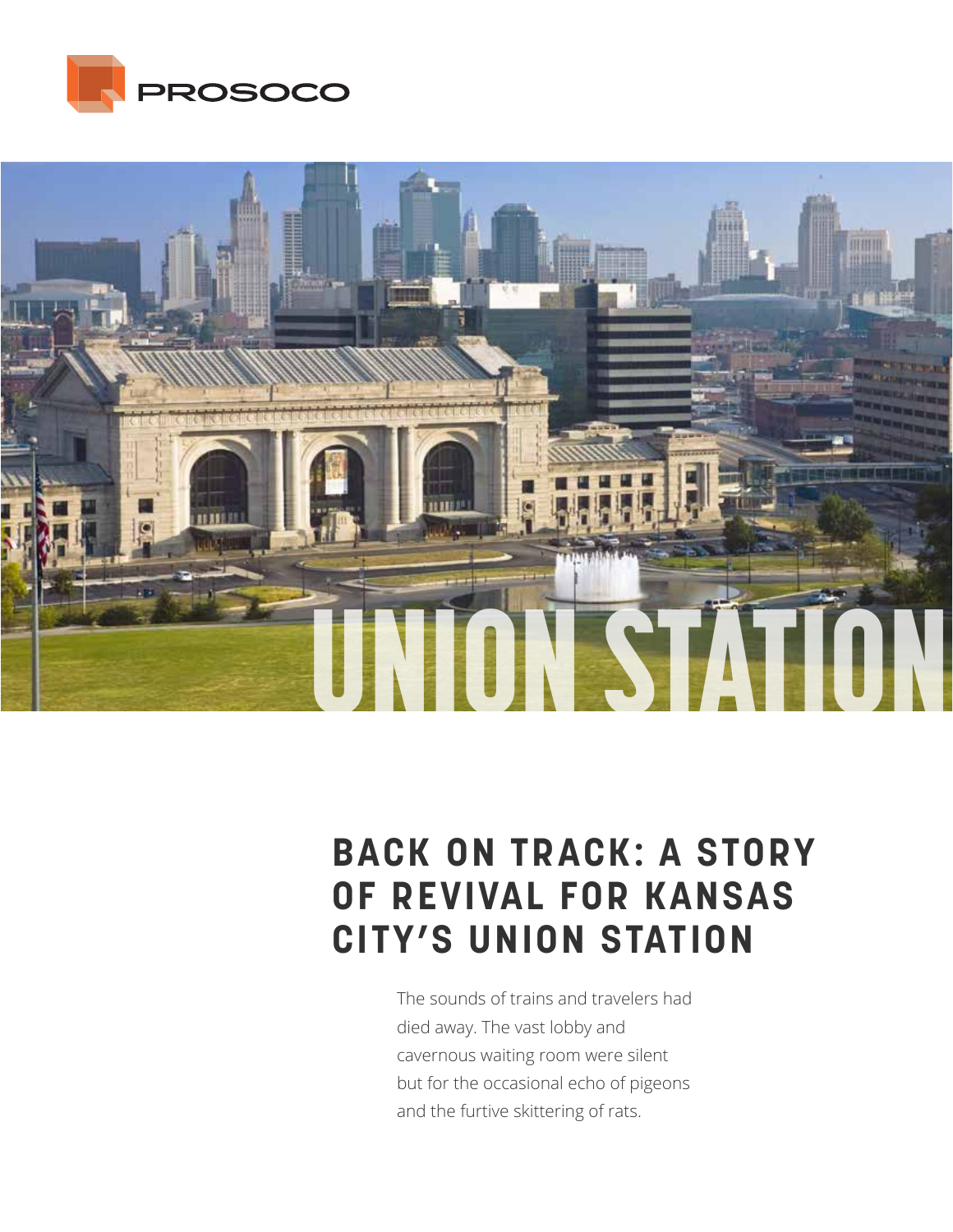The enormous arched windows stared lightlessly at the city which had once revolved around its beautiful, bustling Union Station.

But even as the monument to the vanished heyday of American railroads lay dark, cold and neglected in the mid-1990s, plans were underway to bring the Kansas City landmark back from the brink. Today, as home to the Kansas City Museum's "Science City," Union Station is filled with light, color, warmth and crowds once again.

#### **Exterior cleaning | Summer and Fall 1997**

The station's physical journey back from the edge began in August 1997 with a vigorous cleaning of its Indiana limestone exterior. A patchwork of algae, brown atmospheric soiling and water stains

covered the thousands of square feet of vertical stone, according to Dale Zoerb, president of Minnesota-based Building Restoration Corporation.

Cornices and overhangs were black with carbon and soot -- up to 1/8-inch in some places. Gypsum crystals had sprouted under some of the cornices.

"The stone was in pretty good shape considering its age and the way it had been neglected," Zoerb commented.

"Its main problem was that it was so dirty, and there was so much of it to clean. The building is the size of a small city."

Although the original specs called for cleaning the station with ionized water, test panels revealed better results with a custom blend of PROSOCO's **766 Limestone & Masonry Prewash**, followed by **Limestone & Masonry Afterwash**.

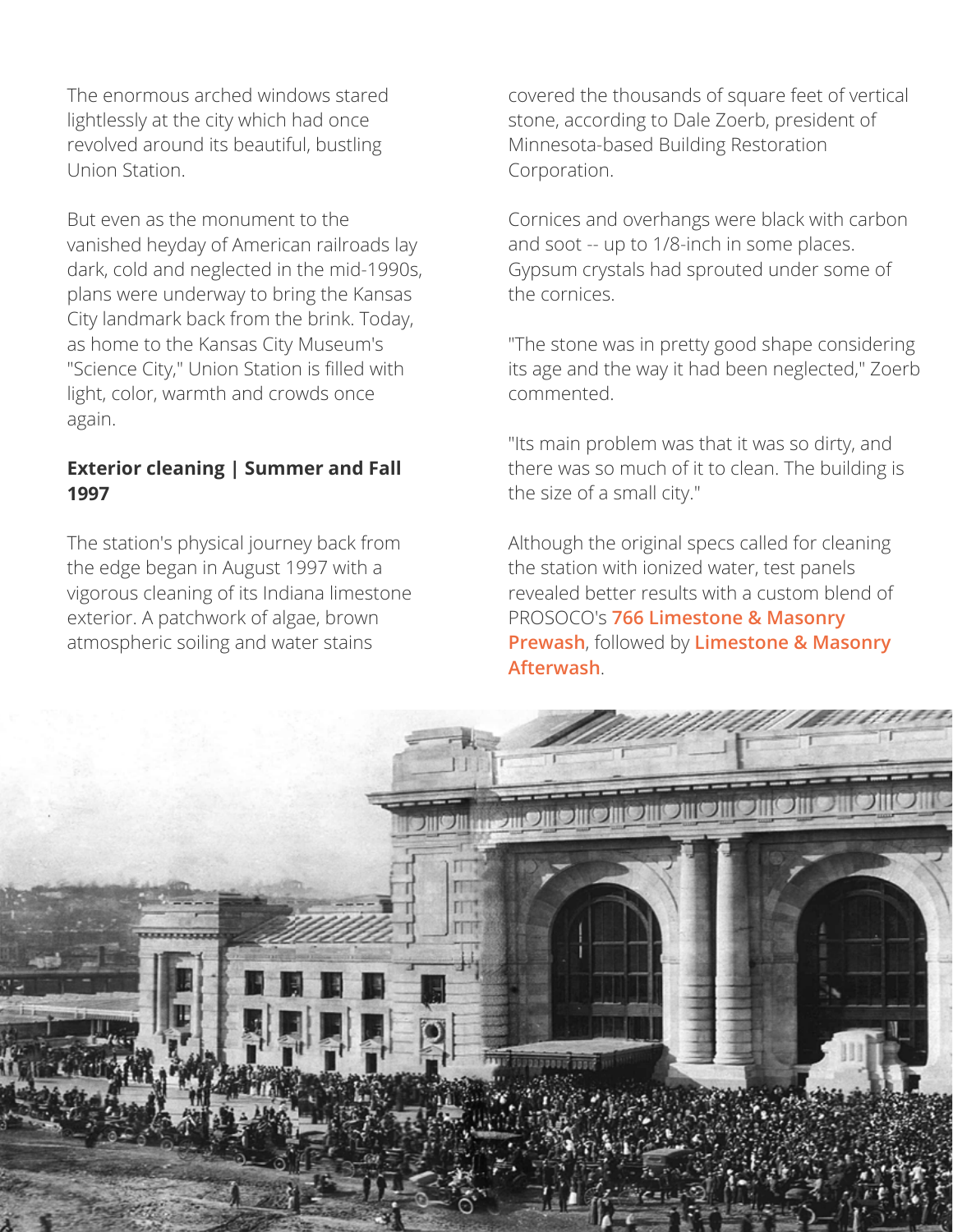

"We let the prewash dwell about 30 to 50 minutes and the afterwash 3 to 5 minutes," said BRC Job Foreman Todd Pastorius. "We could see immediate results, even before the surface dried. The difference was literally black and white - well, off-white, really, since that was the original color of the limestone."

"We saved the owners thousands of dollars in labor costs by using the PROSOCO cleaners," Zoerb explained. "The prewash and afterwash let us get the job done much more quickly and effectively."

**Asphalt & Tar Remover** and 859 Paint Stripper (today's equivalent is **SafStrip**) also saw action in isolated locations on the roof and around windows, Zoerb said.

Though the cleaning was straightforward -- brush and low-pressure spray application, followed by a 1,000-psi fresh water spray rinse, the building itself provided plenty of challenges.

An underground viaduct ran the length of the station's front, Zoerb explained. It was unstable, so workers couldn't drive their trucks up to the site to upload. Instead, every piece of equipment was hand-carried to its place.

The unstable viaduct also meant heavy scaffolding was out. Instead, they rigged tons of custom-engineered swinging stages from the roof. The building was so big, the workers used a mile of water hose for washing and keeping the surface prewet during cleaning. (The viaduct has been rebuilt. It's now underground parking.)

Another challenge was the schedule. "We cleaned a lot of that building by floodlight," Zoerb recalled. "We cleaned at night and on weekends to protect nearby traffic and parking."

"Kansas City's Union Station is a significant building, and it was an honor to be involved in its restoration," he added.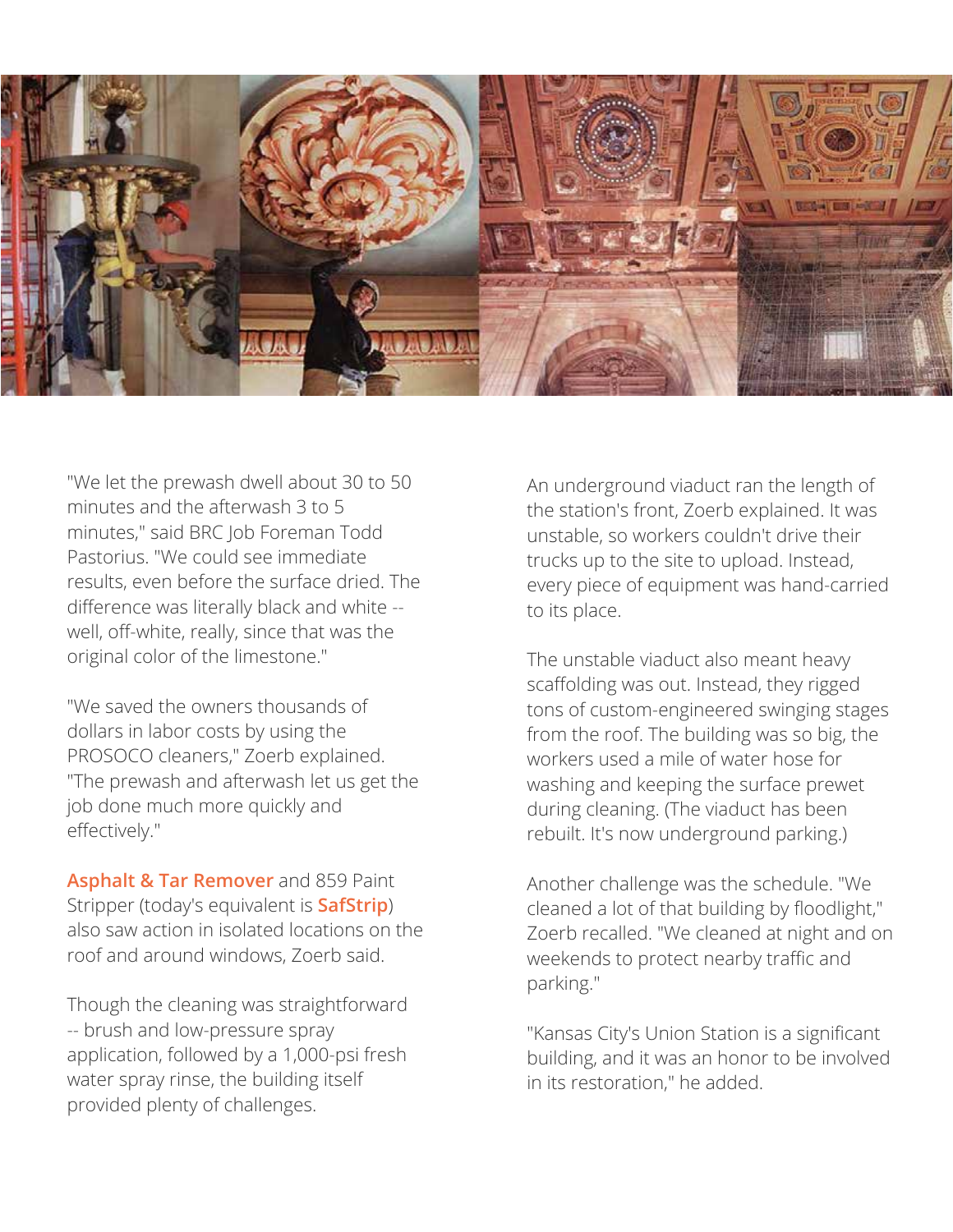## **Interior cleaning | Spring 1998**

"Black."

That was Frank Halsey's one-word description of Union Station's interior walls. The Kasota limestone, marble, brick and glazed terra cotta walls -- about 116,000 square feet all together -- were blanketed with decades of soot from trains, and smoke from millions of cigarettes, cigars and pipes. Water stains were everywhere.

Halsey, then the vice president at Kansas-based Mid-Continental Restoration, said crews had to get past several obstacles to clean the interior.

Delicate masonry in the grip of tough stains led the list. The cleaners had to be aggressive enough to dissolve soot, yet gentle enough not to etch delicate limestone. Polished marble trim throughout the station needed protection while it awaited its own turn to be cleaned by another company.

Because the job was indoors, rinse water had to be minimized and contained - there was already too much water damage to the station, Halsey said.



**"WE SAVED THE OWNERS THOUSANDS OF DOLLARS IN LABOR COSTS BY USING THE PROSOCO CLEANERS. THE PREWASH AND AFTERWASH LET US GET THE JOB DONE MUCH MORE QUICKLY AND EFFECTIVELY."** 

> **Dale Zoerb, President Building Restoration Corporation**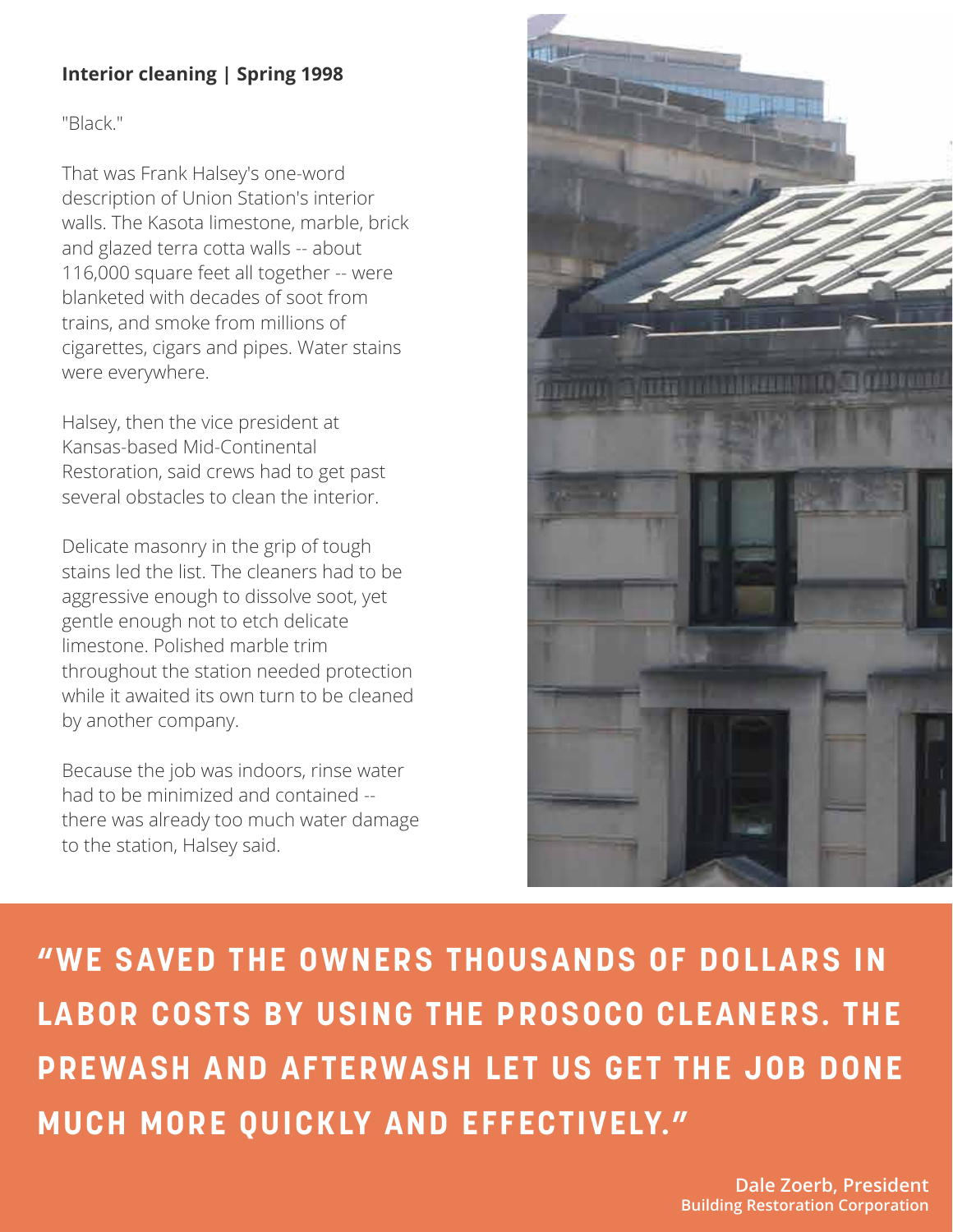

PROSOCO and Mid-Continental answered all three questions in short order. PROSOCO developed a brand new cleaner, custom-targeted for the station's unique blend of stains and surfaces.

"It worked so well, we immediately drafted it into general service," said Mike Dickey, then the regional sales manager for PROSOCO. "We didn't even wait for a product launch."

Marketed then as Sure Klean 1922 Hard Surface Cleaner (known today as **EK 2010 All Surface Cleaner**), the new creation got right down to business dissolving the contaminants.

"I had no idea how beautiful those inside walls were until I saw the cleaned version," Halsey said. "They were a rich, uniform, buff color."

Crews prewet the walls before applying the 1922 with masonry brushes. The cleaner was allowed to dwell 10 minutes before rinsing with 180 degree F water at 800 psi.

In spots where soot and other deposits had formed thick crusts, workers used **Light Duty Restoration Cleaner.**

"Light Duty Restoration Cleaner packs the cleaning horsepower of conventional acidic formulations, but with drastically reduced corrosiveness," Dickey said. "So it was perfect for the occasional spots where we had to literally knock off layers of grime, still keeping in mind the fragile surface beneath."

The operation generated more than 300 gallons of cleaning wastewater daily, according to Halsey.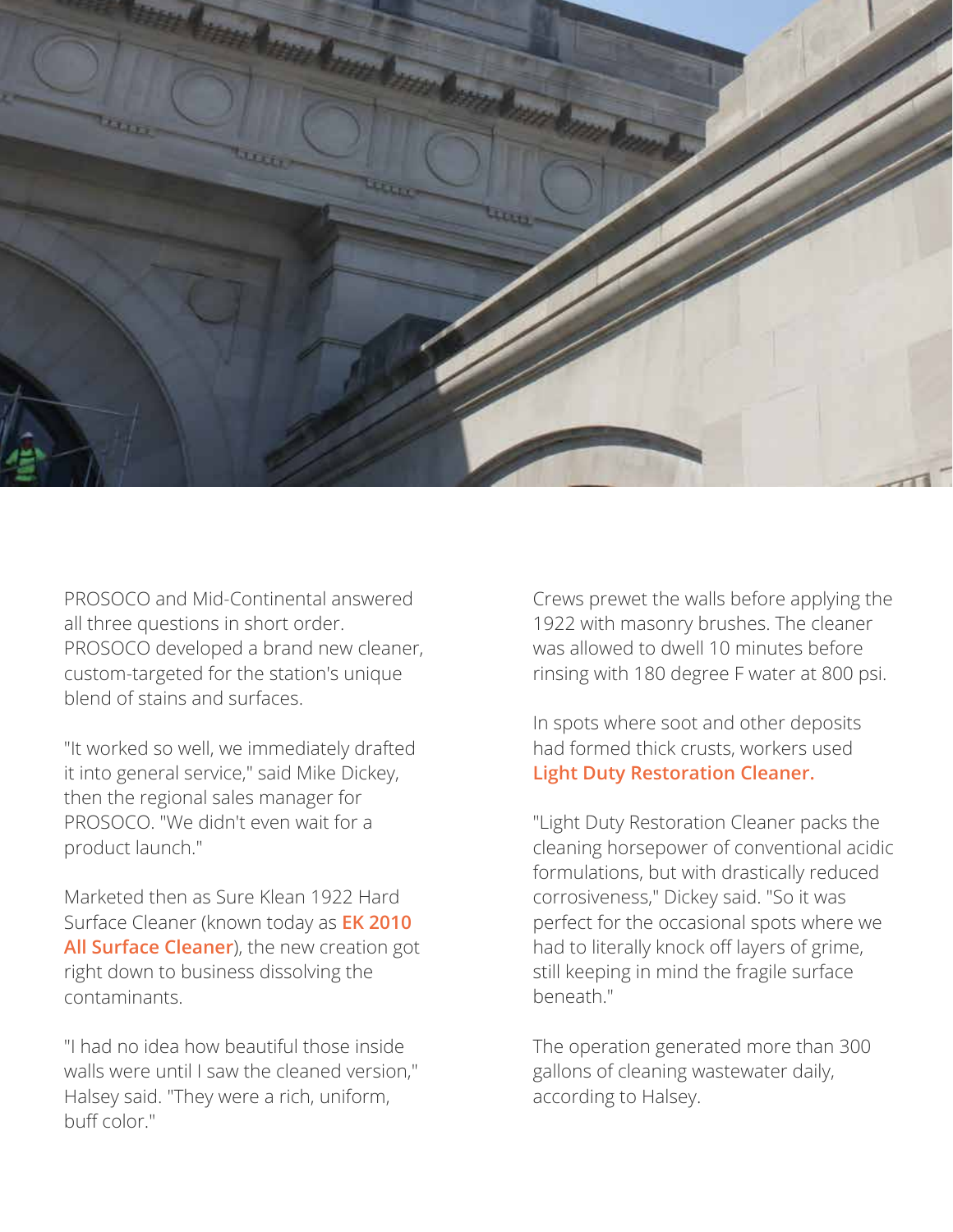Basins caught the water as it came off the walls. It was transferred to 55-gallon drums and neutralized with lime, then released to the storm sewer.

Workers protected the station's marble trim with **Strippable Masking**. The white liquid goes on like paint, then hardens into a protective shield. When the cleaning is done, the masking is removed in sheets or pieces.

"The marble-cleaning company actually got a little bonus from the strippable masking," Halsey said. "When we pulled it off, we found it had taken along some of the dirt from the marble surface."

### **Grand opening | Autumn 1999**

After more than two years of work, a sparkling Union Station opened Nov. 10. Opening day's estimated 5,000 guests were just the beginning as the station braced for an expected 1 million visitors its first year.

All traces of neglect, decay, toil and sweat were gone. Trains were back, if only in a Science City exhibit. The combination of science center, theme park, retail, dining and theater again offers an exciting central gathering place for Kansas City and its visitors.

Ranked among the nation's most important preservation projects, Kansas City's Union Station is back on track.

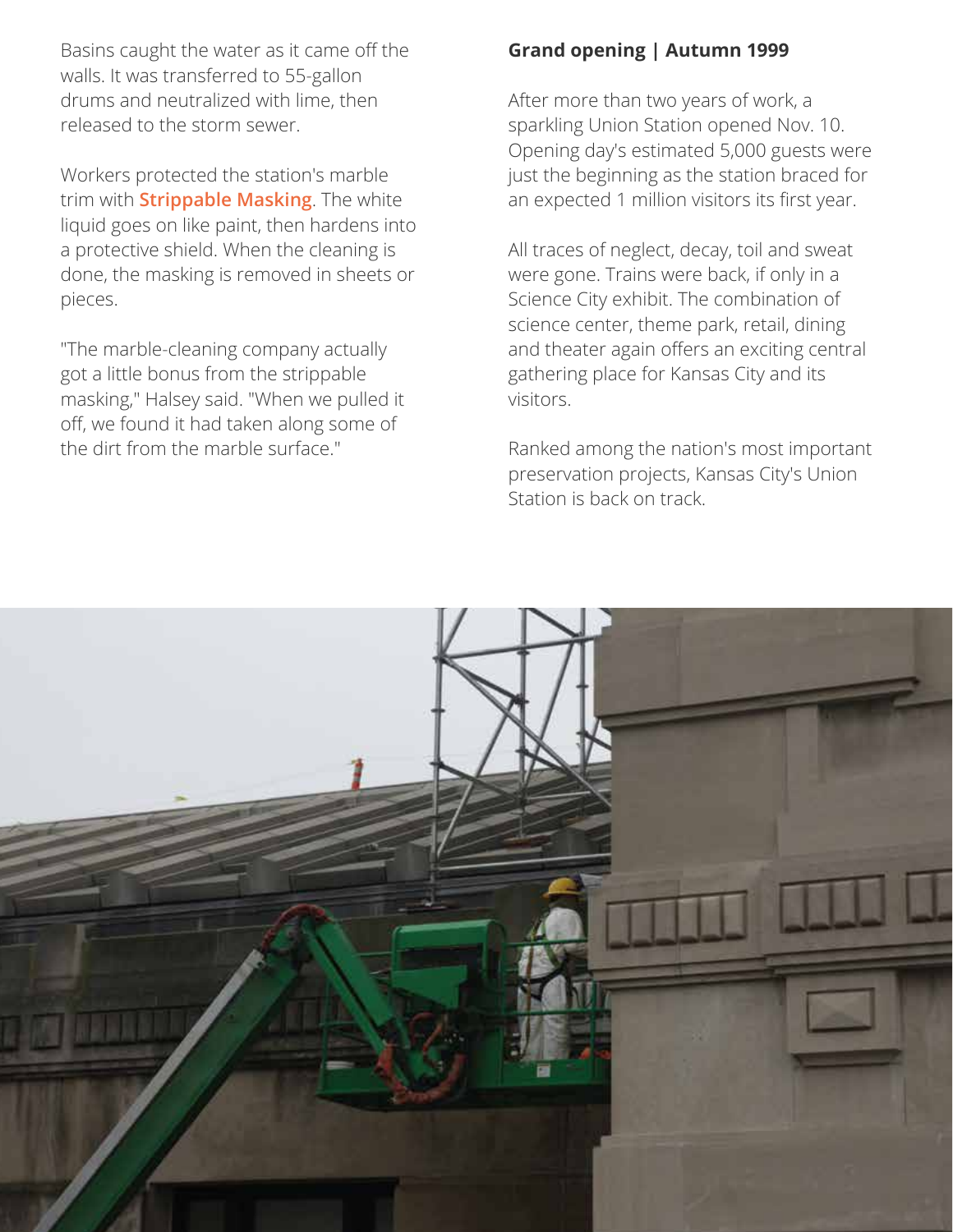

#### **2017 Update**

Nearly 20 years after its grand re-opening, Union Station's limestone exterior was ready for another cleaning. In 2017, Mid-Continental Restoration got the bid to clean the entire limestone surface with **ReKlaim** and **Natural Stone Treatment**. Isolated areas were treated with **Conservare H100** prior to the application of **Natural Stone Treatment**, according to longtime PROSOCO rep Mike Dickey.

# **Union Station**

**LOCATION** Kansas City, Missouri

**COMPLETED** Autumn 1999

**INTERIOR SURFACE CLEANED** 116,000 sq ft

**COST** \$250 million

**RESTORATION TEAM** Building Restoration Corporation, Mid-Continental Restoration



CUSTOMER CARE 800-255-4255 // PROSOCO.COM copyright 02/2022